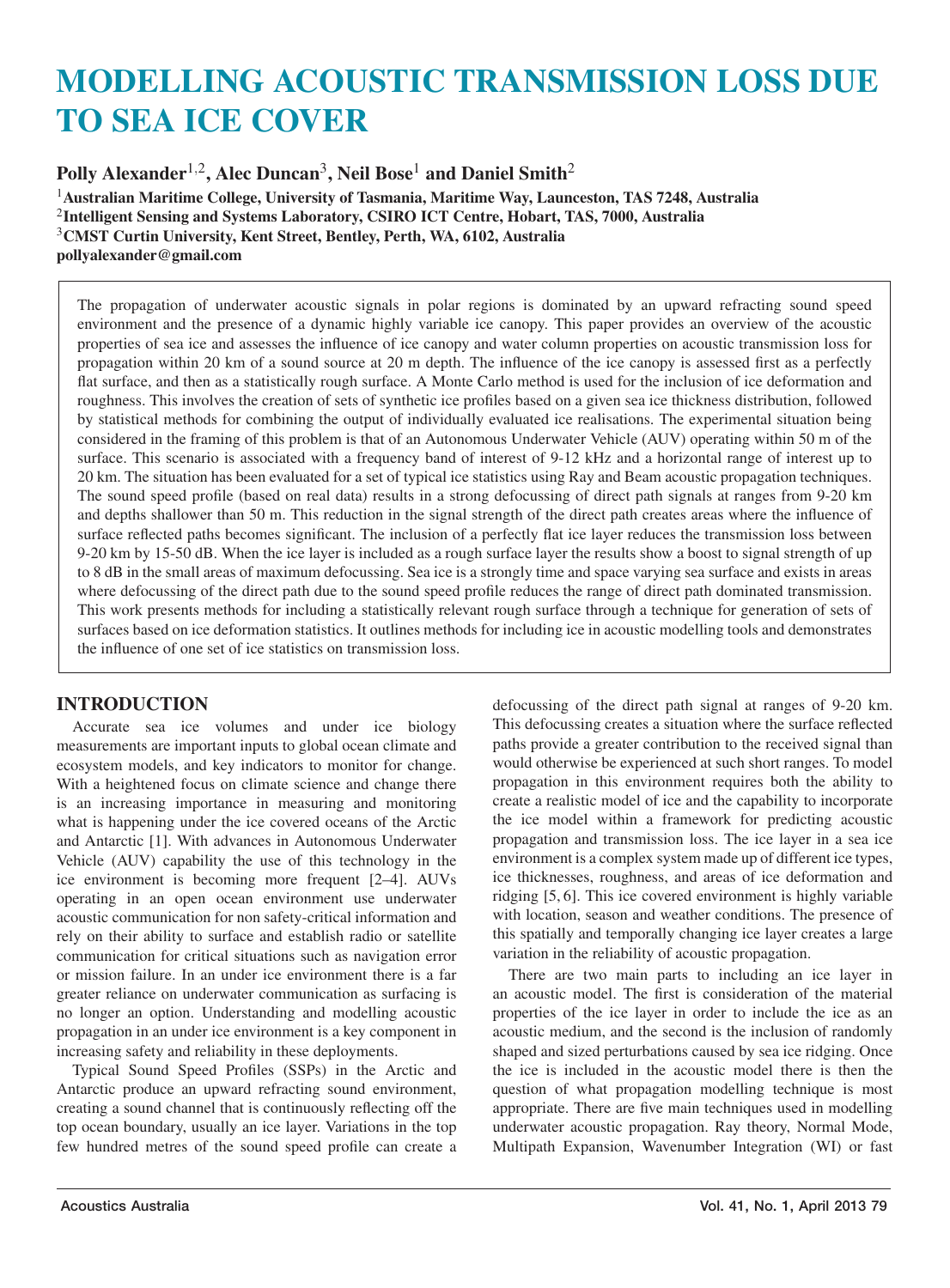field, and Parabolic Equation (PE) [7]. Etter [7] reviews and summarises modelling and simulation techniques reported up to 2001. For higher frequency work ray tracing provides the fastest solution with a minor compromise in accuracy [8]. The Acoustics Toolbox [9] is an open source modelling tool that provides a selection of environment and propagation modelling tools within the one software framework. The BELLHOP program is a Fortran ray and beam forming code that is part of the Acoustics Toolbox [9].

This paper reviews these two main parts of including an ice layer and investigates and reports on a method for including a variably ridged layer. Techniques for creating simulated ice cover from sea ice statistics are discussed and a case study involving a typical set of ice statistics is evaluated using BELLHOP. This work considers the influence of including an ice layer in short range acoustic modelling and compares direct path results with flat ice and the results of the presented technique for including statistically rough ice, for a frequency of 10 kHz a range of 20 km and receiver depths shallower than 50 m. Ray tracing is used as the most computationally feasible propagation model for this frequency and range scenario.

#### Background

There has been significant research into under ice sound propagation in the Arctic since the 1960s. This is due to the disputed nature of borders in this area, defence prerogatives, the potential for natural resources, and the capability for long range propagation. The consequence of this is a body of research investigating the influence of an ice canopy on acoustic propagation at both low and high frequencies. Low frequencies have the potential for long range propagation, whereas high frequency signals undergo greater scattering and attenuation losses both in the sea water and due to the roughness dimensions of the ice and the frequency dependence of its attenuation [10–12]. For high frequencies (>15 kHz) the report by the Applied Physics Laboratory, University of Washington [13] provides a comprehensive section on acoustics in the Arctic. For low frequency there are many investigations into long range propagation that examine low frequency interaction with ice [10, 11, 14].

Compared to many of the long range propagation scenarios considered in the Arctic, communication systems for AUV deployment require relatively high frequencies (9-12 kHz) and short ranges (<100 km). Typical underwater acoustic modems operate between 8-13 kHz, with some modems reporting frequency ranges of 3-30 kHz [15].

## SEA ICE

The formation of sea ice is dictated by the weather (meteorological) and water (hydrographical) conditions at the time of formation and through its life cycle. These conditions control the temperature, salinity, density and crystal structure of the ice as it is formed, and as the ice grows in thickness the different layers tell the story of the conditions under which it was created [16]. A large amount of sea ice is formed and decays within a single winter, summer cycle and is referred to as first year ice. In a typical growth scenario, sea ice first forms as slush from the collection of ice crystals in open water.

It then consolidates into small distinct plates, or pancake ice, these combine to make larger floes that are further influenced by environmental conditions and deformed to create a ridged ice environment. This process means that sea ice is a range and time varying surface layer, in both thickness, roughness and material properties.

Jezek et al. [17] describe the impact on the acoustic properties of sea ice due to the change in surface texture at different growth stages. They separate this into three states: slush, growing, and consolidated ice. The growing stage involves the formation of pure ice dendrites, a crystal that forms with a tree like form [18], that acts as a skeletal layer on the ice surface collecting salty brine pockets. Consolidated ice is where the ice has formed a solid bottom surface and the slush stage is where there is only slush ice on the surface. Throughout these stages of growth the ice becomes a better acoustic reflector with slush ice attenuating a signal ten times more than growing ice which itself attenuates a signal five times more than consolidated ice (reported for high frequency near normal incidence) [17, 19].

The two main methods of mechanical ice thickening are ridging and rafting of ice floes. Sea ice ridging is formed by the shearing and compression of ice floes pressing out ice blocks below and on the surface of the ice [20]. Rafting of ice is where one ice floe is pushed on top of another pushing the bottom floe into the water. Shear ridging creates small chunks of ice with a ground up appearance while both pressure ridging and rafting create a collection of more discrete blocks of different shapes, sizes and orientations [13]. These mechanical forces create features, with the air-ice surface features referred to as sails, and the ice-water surface features referred to as ice keels. These forces are not symmetric and the ridge sails undergo significantly different weathering than keels. While this weathering is not symmetric there is correlation between top and bottom geometries that can be used to estimate bottom roughness from surface features [11, 21]. As sea ice undergoes its many deformations the underside becomes a continuously rough surface in which the exact definition of any distinctive feature, as opposed to the other roughness of the surface, varies [22].

## Material properties of sea ice

As ice supports both shear and compressional acoustic propagation it can be modelled as an elastic medium. The temperature and salinity profiles of an ice layer control the density and the porosity of the ice which then dictates the elastic properties and the reflection loss of acoustic waves interacting with the ice [13, 23]. Ice porosity and ice sheet thickness are reported to have the largest influence on the acoustic properties of the ice [24] with salinity and temperature variation within the ice having less effect [12]. If the shear velocity is less than the speed of sound in water, a vertically polarised shear velocity, as reported by Kuperman and Schmidt [25] occurs, at which point the air-ice boundary also becomes significant to the model. Hunkins [26] measured and analysed shear and compressional waves within an ice sheet. The shear waves are understood to interfere with compressional waves and the acoustic field in the water close to the ice boundary [8, p443]. McCammon and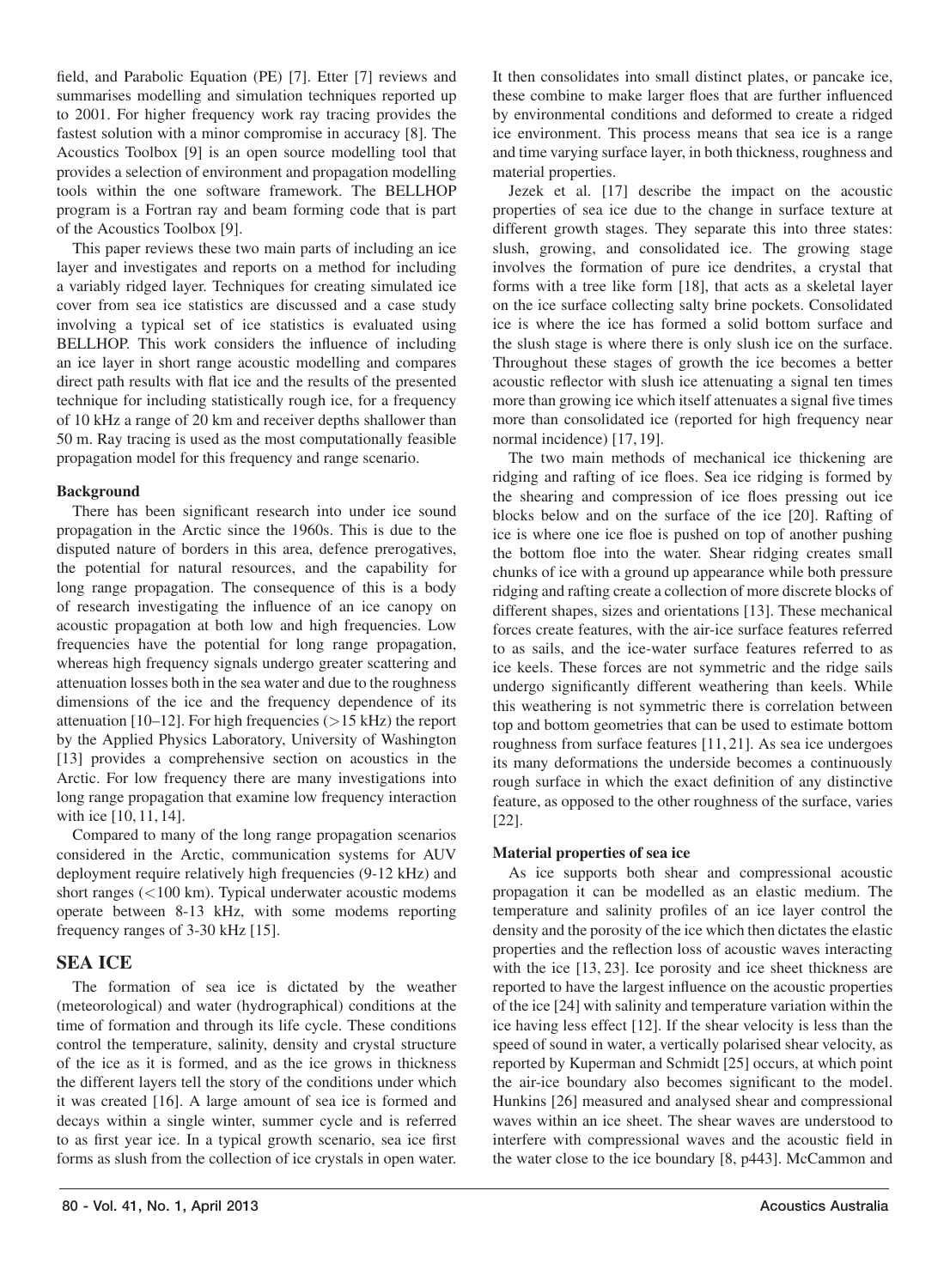McDaniel show that the elastic properties of the ice play an important role in attenuation of a plane wave on an ice surface at both high and low frequencies [12].

A more complex ice model is used by McCammon and McDaniel [12] who model ice as a multi-layered elastic solid bounded on both sides by a fluid half space, and Yew [24] who models it as a 'transversely isotropic brine saturated porous medium'. Modelling ice as a multi-layered medium allows for the inclusion of a skeletal growth layer and surface snow as well as variability with the ice itself. The acoustical properties to describe an ice layer can either be found through specific experiments to measure the sound velocities in the ice or through processing of temperature and salinity measurements.

A method for calculation of the acoustic parameters from temperature and salinity is summarized in the report by the Applied Physics Laboratory [13]. It summarises the process of calculating density and porosity from temperature and salinity then provides equations to compute compressional speed, shear speed and bulk moduli, and gives an approximation for attenuation as a function of frequency and temperature [12].

An ideal model to include the material properties of sea ice could take as input the properties of the ice and supply information to a propagation model such that it can calculate reflection effects. An appropriate description of ice for a model could consists of a combination of the following:

- the acoustic properties of the ice: ice density  $(\rho)$ , compressional wave speed and attenuation  $(C_p, A_p)$ , shear wave speed and attenuation (*Cs*, *As*)
- the physical properties of the ice: temperature, salinity, air/ice temperature, ice growth stage
- the morphological properties of the ice: thickness, ice-water roughness, ice-air roughness, ridging statistics

from which a model would calculate or estimate the reflection losses and phase change with incident angle.

#### Sea ice as a rough surface

As sea ice undergoes many deformations the underside becomes a continuously rough surface. A view of this roughness in the Antarctic sea ice pack taken by a Remotely Operated Vehicle (ROV) is show in Fig. 1 to illustrate some of the shapes that are possible. Sea ice thickness is often described using a histogram of an ice thicknesses descriptor over the area being considered [5, 27]. Depending on the scale of roughness being investigated descriptors used for variation in the ice surface are: thickness; draft; and keel size. Ice draft is the measurement of ice depth/thickness measured from the water freeboard. Ice feature count and thickness histograms form amplitude distribution functions for a discrete area of sea ice, and can be described by a Probability Density Function (PDF) and spatial power spectrum.

Sea ice density and rafting impacts are such that sea ice is much deeper below the surface than it is tall above the surface which results in an asymmetric thickness PDF with a long positive tail. This is even more the case when considering the PDF of ice draft with the freeboard an upper limit in one direction and the potential for deep keel features creating



Figure 1. View of Antarctic sea ice from below taken by a ROV. This picture illustrates the roughness of the surface. Photo courtesy of the Australian Antarctic Divsion ROV team

large extremes in ice draft depth. Depending on the ice environment the thickness/draft PDF may also contain multiple peaks representative of different ice types, areas of different mean thickness, or age within the one profile [28].

One way of describing the roughness from this information is by characterising the shape of the histogram and fitting it to a known distribution. Previous work characterising the distribution of the sea ice features has not provided a single solution with Gaussian, Gamma, Poisson, Rayleigh, a combination of multiple log normals, and power spectrum descriptions being suggested.

#### Simulated sea ice

Simulation of ice profiles based on measured or predicted sea ice statistics allows the translation of ice thickness or roughness statistics to acoustic propagation and transmission loss statistics. This translation can be achieved through Monte Carlo simulation or generation of larger, keel feature statistics, such as that suggested by Diachok [21]. Simulation from ice statistics also creates an interface for using output from global climate models that include representations of sea ice for given locations and times to predict an acoustic environment that has not been sampled.

There are two techniques in the literature for creating simulated sea ice draft profiles. The first provided by Hughes [28], uses a combination of log-normal distributions to describe and generate ice profiles. The second proposed by Goff [29] using a covariance model and a gamma based PDF description.

Goff [29] describes the sea ice draft distribution using the following descriptors:

- Mean ice draft *t*<sup>0</sup>
- Normalised skewness <sup>μ</sup>*<sup>n</sup>* 3
- Characteristic length λ<sub>α</sub>
- RMS variation *H*
- Fractal dimension *D*

Hughes [28] specifies the sea ice draft as a combination of seven log-normal curves each described by:

- Individual contribution to the total PDF
- Mean of the log of the individual peak
- Standard deviation of the individual peak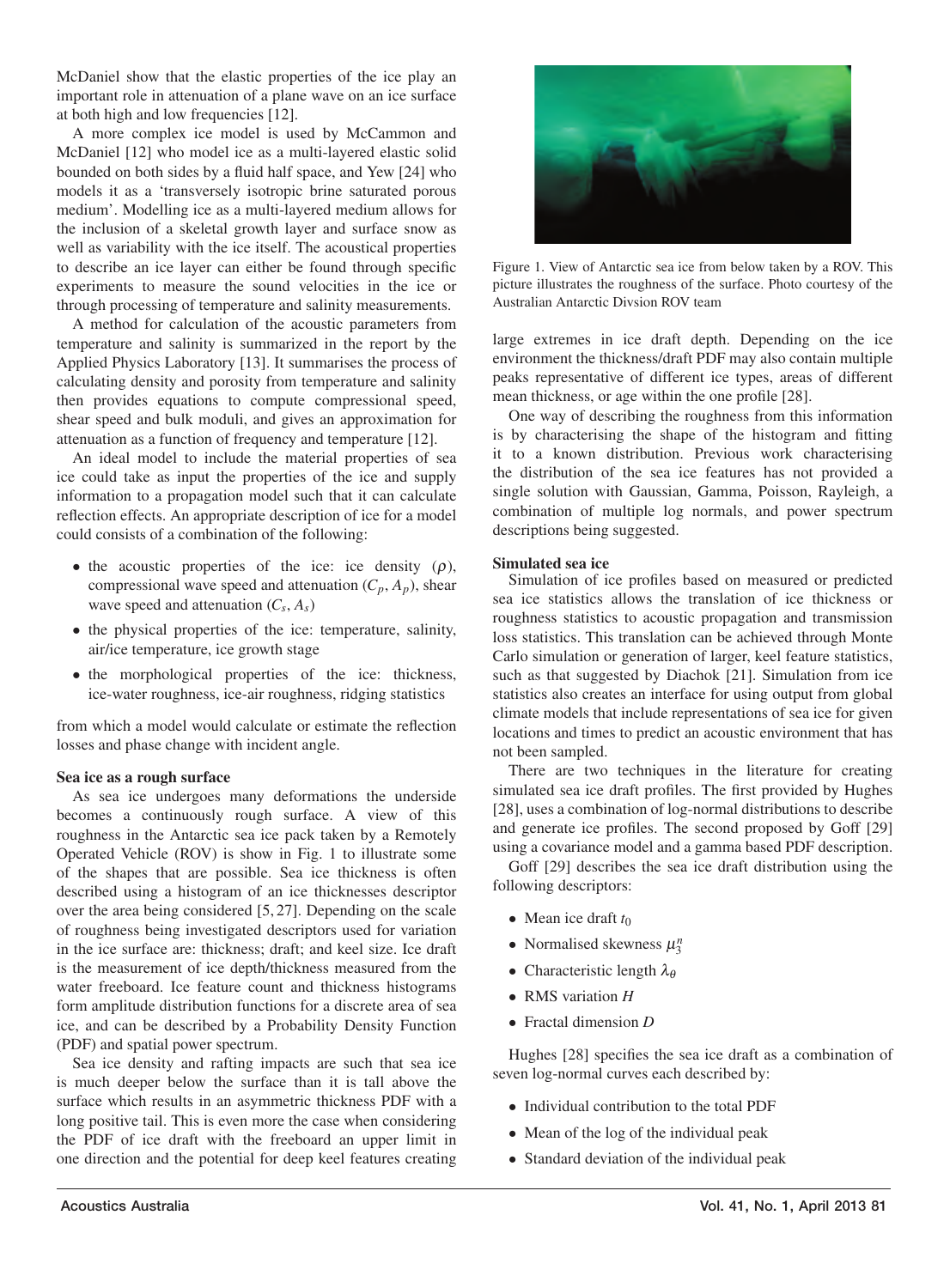Hughes provides a more complex description of the ice amplitude distribution by including different peaks for different ice types within the one sample area. The multi modal representation of this technique would give it a strong advantage if the ice region being considered covered areas of distinctly different ice types. It reports a very accurate fit to reported ice draft data from different experimental data sets.

Goff's technique provides an approximation of the ice draft amplitude variability as a gamma PDF. The Gamma PDF provides a good model of the asymmetric, long tailed nature of the ice draft measurements, but only includes one peak. The use of a single, standard PDF for ice draft makes this approach easier to implement, but less robust to areas of different ice types, compared with the multi peaked approximation of Hughes.

## METHODS

A test case has been implemented to demonstrate this method for including simulated rough ice in the Acoustics Toolbox and to evaluate the influence of including ice on transmission loss for one scenario.

The roughness and depth of each ice realisation was included using an altimetry file that specified the depth of the water ice boundary with range. The Goff method for ice simulation was implemented to create a set of altimetry files for a set of ice descriptors. Goff's technique is selected to evaluate the difference between including a single ice type and including flat ice. Two of the sets of ice statistics described in Goff [29] are shown in Table 1 to show the variation in statistics with ice type. Figure 2 shows simulated ice profiles for these two sets of ice statistics paired with normalized histograms of the deviation from the mean draft. This shows the large amount of surface roughness generated by this technique, the conformity of the simulated profile to the gamma distributions they are based on and the variability between two different sets of ice descriptive statistics. Three instances of each ice statistic are displayed to show the variability within this random sampling. The ice statistics from the first line of this table describing the what is refereed to as 'typical' ice conditions are used in this case study. The generated profiles were processed into altimetry files with 1 m horizontal resolution, that were then entered into the Acoustics Toolbox environment specification and used in the calculation of ray path and transmission loss by BELLHOP. For this typical ice case 25 synthetic ice profiles of 20 km length were created using the Goff technique described in the *Simulated sea ice* section.

The acoustic properties of the ice were included through the specification of a reflection coefficient file that provided a look up table of reflection amplitude and phase change as a function of incidence angle. For this case study the ice layer was modelled as an air backed layer using the acoustic properties of ice approximated by Jensen et al. [8] as: compressional speed 3500 m/s; shear speed 1800 m/s; density 890 kg/m3; compressional attenuation 0.4 dB/λ*p*; and sheer attenuation 1.0 dB/λ*<sup>s</sup>* and a thickness of 2.7 m corresponding to the mean ice draft of the typical ice conditions described by Goff. These two layers were specified as input to the *bounce* program, that is part of the Acoustics Toolbox, which computes the

Table 1. Ice morphology statistics from test cases presented in Goff [29]. Ice is described by mean ice draft  $(t_0)$ , normalised skewness (μ<sup>n</sup><sub>3</sub>), characteristic length (λ<sub>θ</sub>), RMS variation (*H*), and fractal dimension (*D*)

|                                      | $t_0$ [m] | $\mu_3^n$ | $\lambda_{\theta}$ [m] | $H$ [m] |      |  |
|--------------------------------------|-----------|-----------|------------------------|---------|------|--|
| Typical Ice                          |           |           |                        |         |      |  |
|                                      | 2.76      | 1.81      | 40.5                   | 1.38    | 1.37 |  |
| Large RMS variation and Low Skewness |           |           |                        |         |      |  |
|                                      | 4.52      |           | 63.8                   | 3.84    | 1.26 |  |



Figure 2. A random selection of simulated ice drafts with histograms of deviation from mean ice thickness and the probability density functions they are based on. Ice statistics used are those described in Goff [29] and are shown in Table 1. The top figure is based on what are identified as typical ice conditions in the field location reported by Goff and the bottom is for an ice type identified as an area of large RMS and low skewness ice

combined reflection coefficient for a stack of media for a given frequency. The reflection coefficient for 10 kHz generated using this technique is shown in Fig. 3.

The Acoustics Toolbox environment was set up with input parameters shown in Table 2. The Sound Speed Profile (SSP) used was based on the down cast of a Conductivity Temperature Depth (CTD) cast taken in Antarctica on November 22nd 2010 at Latitude 64◦35 South, Longitude 81◦57 East. The data from the CTD cast were combined using the formula presented by Medwin [30] for sound speed shown in Eq. (1) where *T* is temperature in ◦C, *S* is salinity in practical salinity units (p.s.u.), and *z* is water depth in metres.

$$
C(T, S, z) = 1449.2 + 4.6T - 0.055T^{2} + 0.00029T^{3}
$$
  
 
$$
+ (1.34 - 0.010T)(S - 35) + 0.016z
$$
 (1)

For the cast depth of 600 m used here this formula provides sufficient accuracy [31]. The calculated sound speed for the full cast with the raw temperature and salinity data is shown in Fig. 4. In the case study only the down cast was used and the SSP was extrapolated to the full 2 km depth assuming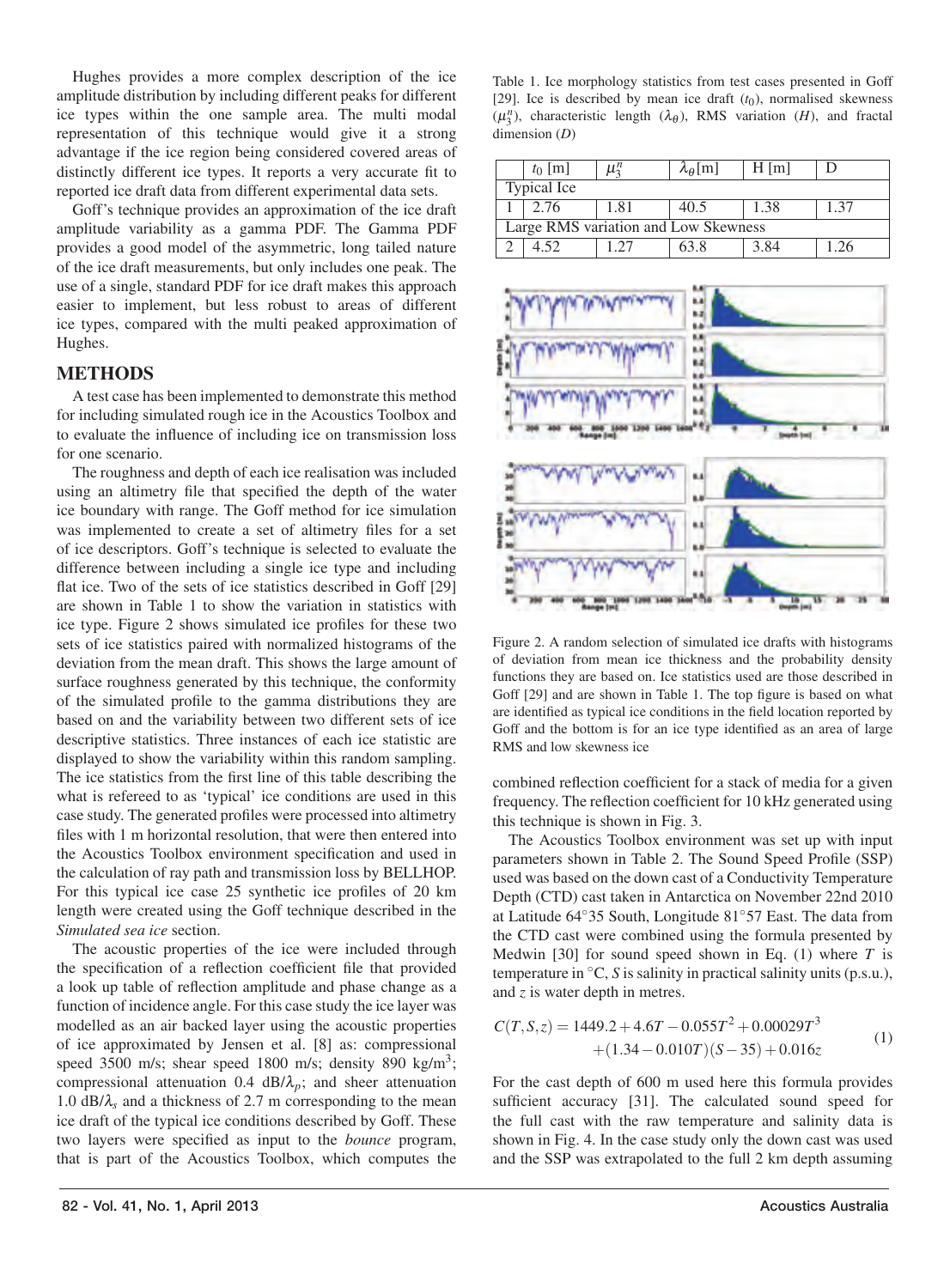minimal change in salinity and temperature beyond the depth of the cast.

Monte Carlo methods work on the principle of combining the output of many instances, randomly sampled from an input distribution, to produce an output representative of the input space. In this case, simulated ice draft profiles are created using a statistical distribution of the ice. The acoustic field is calculated individually for each simulated draft and the combined outputs provides a statistical representation of the acoustic field for that ice sample space. BELLHOP was run individually for each simulated profile to produce an incoherent pressure field *pi*. These fields were then combined as an incoherent average as described in Eq. (2).

$$
p_{RMS} = \sqrt{\frac{\sum_{i=0}^{N} |p_i|^2}{N}}
$$
 (2)

The average transmission loss was then calculated using Eq. (3).

$$
TL_{avg} = -20\log_{10}(p_{RMS})\tag{3}
$$

Two reference case incoherent pressure fields were also calculated. The first,  $p_{dp}$ , including the direct path only by removing beams on surface interaction, and the second,  $p_{flat}$ , using a flat ice case with an ice boundary at a constant 2.7 m. The differences diagrams in the results section are evaluated as a difference between two fields in decibels using Eq. (4).

$$
Rel = 20\log_{10}\left(\frac{p_1}{p_2}\right) \tag{4}
$$

#### RESULTS AND DISCUSSION

The increase in sound speed with depth evident in Fig. 4 results in sound being refracted upwards towards the sea surface. However, the marked departure of the profile from a straight line results in this refraction being non-uniform, producing strong focusing of sound at some ranges and defocussing at others. In particular there is strong defocussing near the sea surface at ranges between nine and twenty kilometres. This result can be seen in the direct-path only transmission loss and ray trace plots shown in Fig. 5.

The inclusion of a flat ice layer using the method specified above produces a consistent acoustic field with much lower transmission loss beyond 9 km than if only the direct path is included. The transmission loss and ray tracing results for the flat ice case are shown in Fig. 6. The transmission loss for the flat ice case is similar to what would be expected for an open water surface. This can be explained by evaluating the grazing angles of the rays that are interacting with the surface as shown in Fig. 7. This figure shows that almost all the surface interactions take place with a grazing angle less than 10 ◦. Figure 3, showing the reflection coefficient for an air-backed layer of ice 2.7 m thick at 10 kHz, shows only minimal reduction in the magnitude of the reflection coefficient for these small angles, explaining the near open water result.



Figure 3. Reflection coefficient for combined medium: water, 2.7 m of ice, air at 10 kHz



Figure 4. Sound speed profile measured in the Antarctic Ocean with temperature and salinity shown as inset figures. Values from the down cast were extrapolated to the 2 km depth for use in the case study presented in this paper

| Table 2. BELLHOP Inputs |  |  |  |
|-------------------------|--|--|--|
|-------------------------|--|--|--|

| Parameter                     | Value            |  |  |  |  |
|-------------------------------|------------------|--|--|--|--|
| Environment                   |                  |  |  |  |  |
| Frequency                     | $10$ kHz         |  |  |  |  |
| Range                         | $20 \text{ km}$  |  |  |  |  |
| Environment depth             | $2.0 \text{ km}$ |  |  |  |  |
| <b>Transmission</b> loss      | Incoherent       |  |  |  |  |
| <b>Bottom</b> surface         | Water matched    |  |  |  |  |
| Source                        |                  |  |  |  |  |
| Source depth                  | 20 <sub>m</sub>  |  |  |  |  |
| Beam type                     | Gaussian         |  |  |  |  |
| Start Angle (from horizontal) | $-20°$           |  |  |  |  |
| End Angle (from horizontal)   | 20°              |  |  |  |  |
| No. beams                     | 10,000           |  |  |  |  |
| Receivers                     |                  |  |  |  |  |
| Number horizontal             | 200              |  |  |  |  |
| Number vertical               | 100              |  |  |  |  |
| Max receiver depth            | 50 <sub>m</sub>  |  |  |  |  |
| Max receiver range            | $20 \text{ km}$  |  |  |  |  |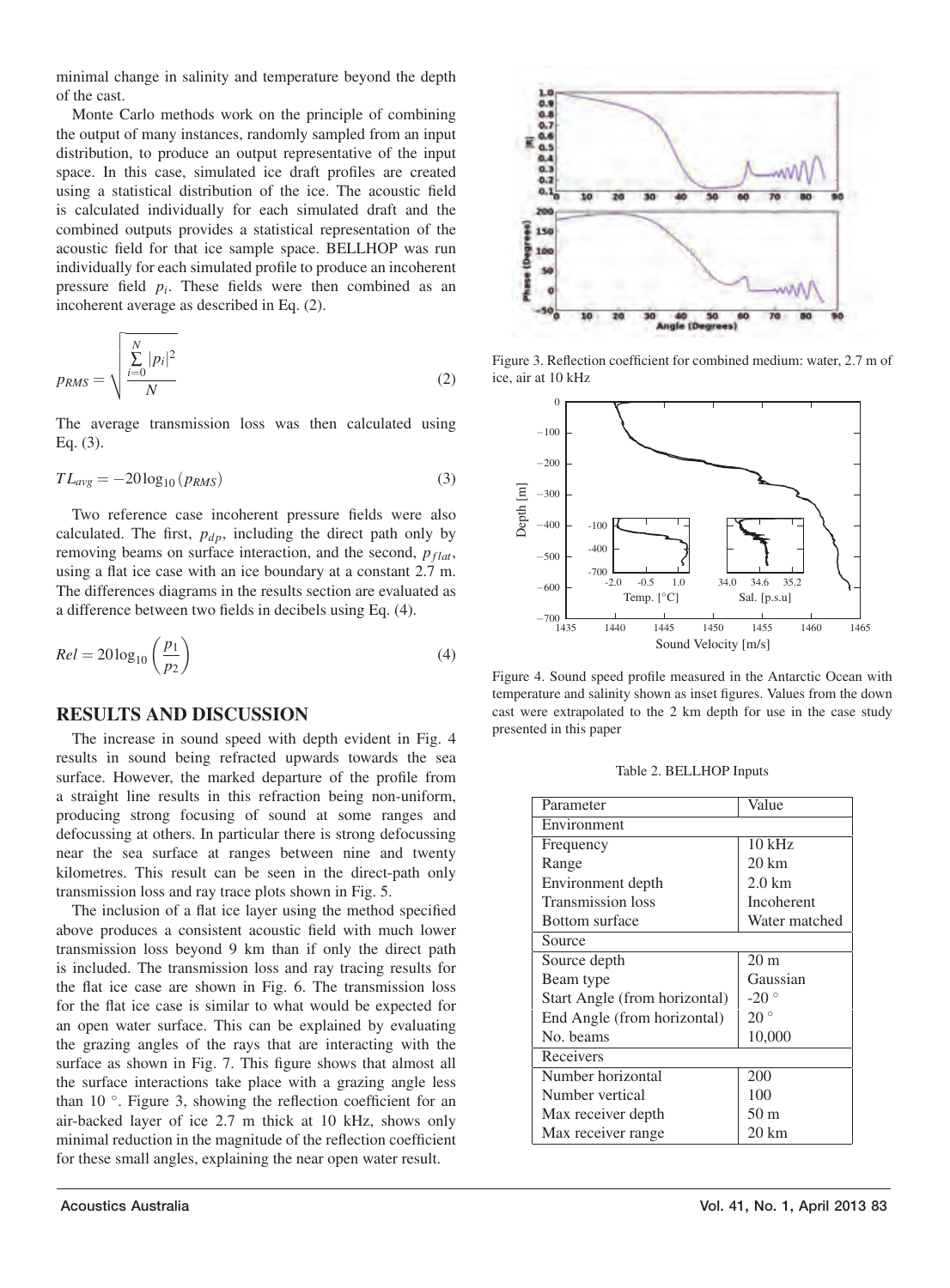

Figure 5. Direct Path only transmission loss for the top 50 m of interest and a ray trace for the full 2 km depth. Red rays touch top and bottom surfaces, green bottom only, blue surface only and black neither surface

The difference between the direct path only and the inclusion of a flat ice layer can be seen in Fig. 8 which shows the difference as calculated by Eq.  $(4)$  with  $p_1$  being the flat ice pressure field and *p*<sup>2</sup> being the direct path only pressure field. This difference representation highlights the defocussing of the direct path only transmission loss and suggests that in the presence of flat ice the received signal strength would be much higher than if considering only the sound that reaches the receiver without interacting with any boundaries.

Results calculated using the Monte Carlo method for the case of deformed sea ice show significantly less surface reflected contribution. The results of the averaged pressure field from the Monte Carlo simulation are shown in Fig. 9. This result shows some filling in of the defocussed band at 17 km but the difference is only 8 dB, as opposed to 42 dB for the flat ice case.

The difference between this rough ice surface realisation and the direct path as calculated by Eq.  $(4)$  with  $p_1$  being the ridged ice pressure field and  $p_2$  being the direct path only pressure field is shown in Fig. 10. The reason for this reduction of the signal with the inclusion of the rough surface is clearly seen in Fig. 11 which shows the ray trace for a single rough ice instance with



Figure 6. Transmission loss and ray trace for a flat ice surface. The flat ice surface uses compressional speed 3500 m/s; shear speed 1800 m/s; density 890 kg/m<sup>3</sup>; compressional attenuation 0.4 dB/ $\lambda_n$ ; and sheer attenuation 1.0 dB/λ*<sup>s</sup>* and a thickness of 2.7 m corresponding to the mean ice draft thickness. Red rays touch top and bottom surfaces, green bottom only, blue surface only and black neither surface

increasing scale. This figure illustrates the majority of surface interacting rays being reflected down or back rather than along a forward propagating path as was the case with the flat ice scenario.

#### Approximations and assumptions

The acoustic parameters and ice roughness statistics used in the test case were approximations from the literature. As discussed in sections *Material properties of sea ice* and *Sea ice as a rough surface* it would be more realistic to calculate these values for the expected temperature, salinity, density, thickness and deformation statistics for the area being evaluated. These can be predicted from global climate models or are available in data sets from previous field studies.

In the Antarctic or Arctic sea ice pack there is unlikely to be 20 km ice surfaces of the one ice type. This single ice type test case is provided to show the impact of being able to include both flat and rough ice in acoustic transmission estimates. Future work could involve a more realistic combination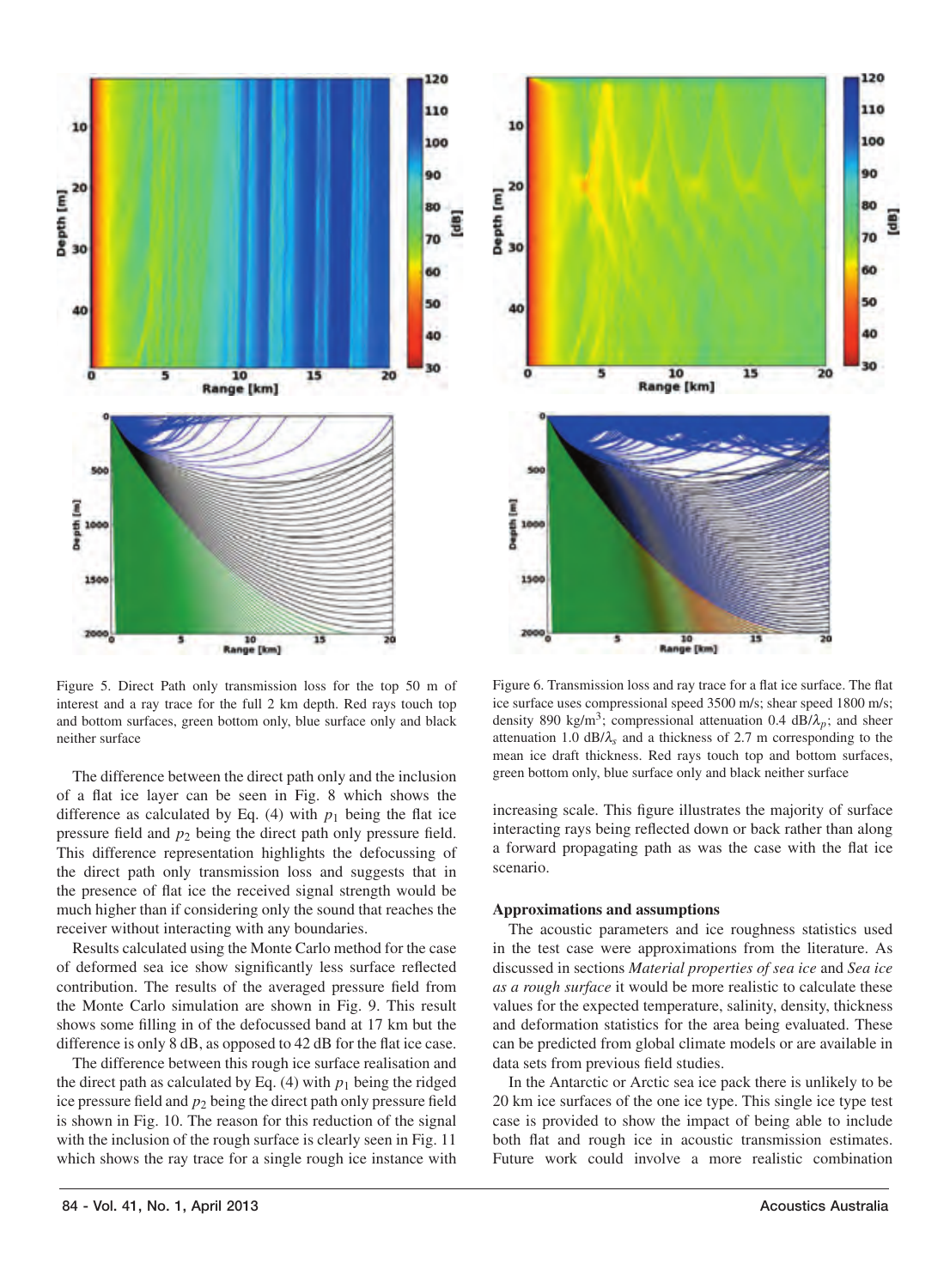

Figure 7. Grazing angles for rays interacting with the flat ice surface



Figure 8. Difference in decibels between the estimated received fields when representing the surface as a flat ice sheet and direct path only. The difference is calculated by Eq.  $(4)$  with  $p_1$  being the flat ice pressure field and *p*<sup>2</sup> being the direct path only pressure field

of different ice types in anticipated autonomous vehicle deployment areas. The location of the source relative to flat ice, open water, or rough ice could have a large influence on the range of effective signal detection.

This treatment of sea ice is only considering it as a two dimensional profile while real sea ice has a third dimension. Future work could compare the validity of this two dimensional approximation and assess the requirement for full three dimensional modelling.

The case study shown uses a simplification of the reflection coefficient based on a single ice thickness. This assumes the top side of the ice is exactly following the bottom surface of the ice to maintain a uniform width, which is not a physically realistic assumption. To assess this assumption the reflection coefficient was calculated at 10 kHz for a range of different ice thicknesses and the results of this are shown in Fig. 12. As can be seen in Fig. 12 for ice thicknesses over 0.3 m there is little change in



Figure 9. Monte carlo rough surface average transmission loss



Figure 10. Difference in decibels between representing the surface as a rough ice canopy and direct path only

the magnitude of the reflection coefficient with ice thickness for grazing angles up to 35 ◦. What is missing from this reflection coefficient is the consideration of the influence of having a snow or water backed layer, which could be added in a more complex simulation.

The case study does not consider the signal returned by bottom reflection but this could easily be included if the scenario demanded it.

A limitation of using ray tracing is that scattering angles depend solely on the local ice slope and diffraction effects are ignored. It is therefore only considered valid at roughness scales (both horizontal and vertical) much larger than the acoustic wavelength. For a 10 kHz signal in a 1440 m/s water sound speed the wavelength is 14 cm. Future work could involve the division of the ice roughness into wavelength relative large and small features. The influence of smaller features could be included using the Rayleigh roughness parameter and larger scale features included using the altimetry file as detailed here.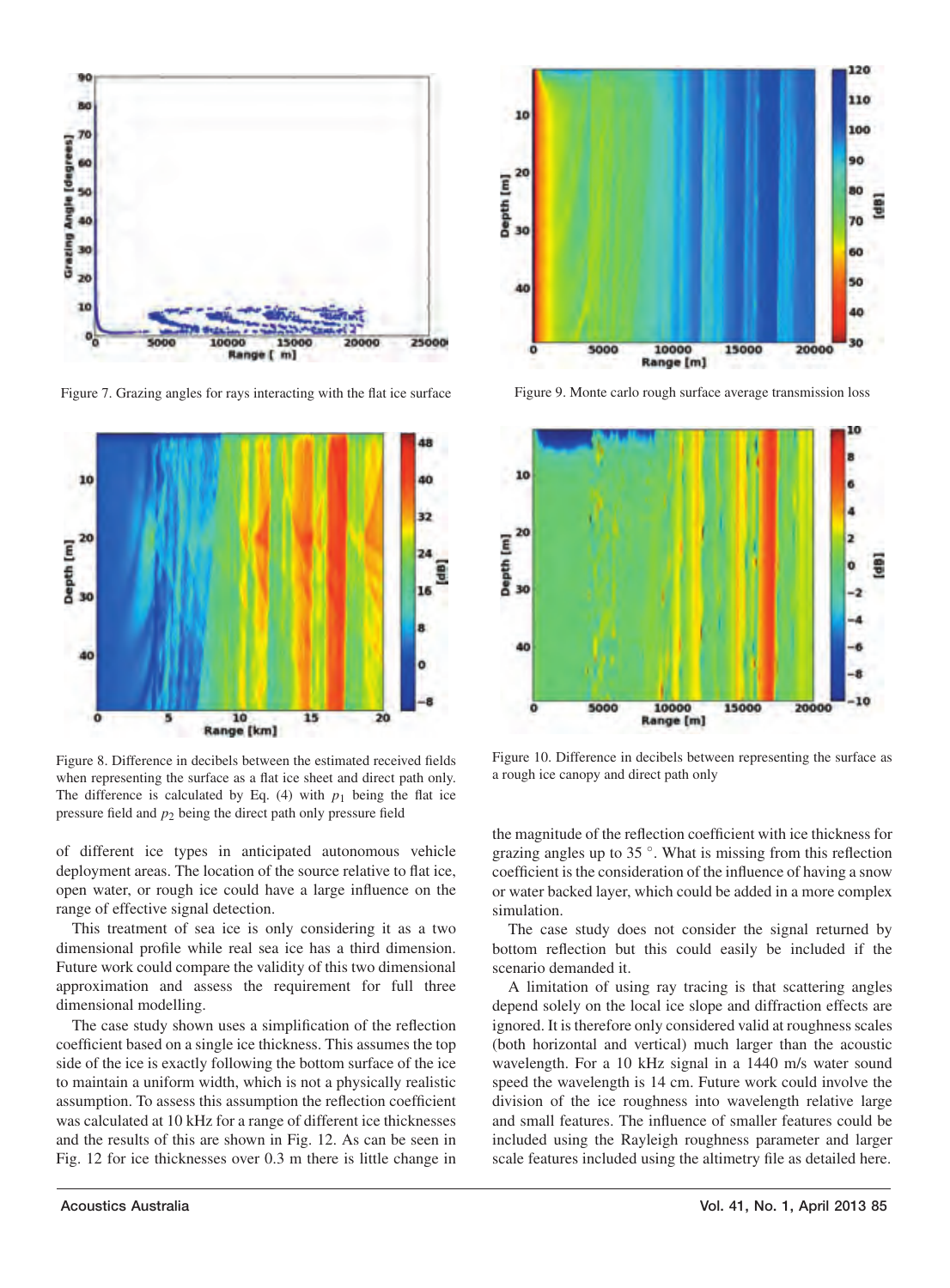

Figure 11. Ray traces for a single instance of a rough canopy shown at three different scales. The three scales are given to provide a complete picture of the rays interacting with the ice surface. Red rays touch top and bottom surfaces, green bottom only, blue surface only and black neither surface



Figure 12. Reflection coefficient at 10 kHz for combined medium: water, ice, air with varying ice thickness

## CONCLUSIONS

This paper presents a method, referred to as the Monte Carlo Method, for generating acoustic field information based on a set of simulated ice draft profiles. This has been done with the aim of providing a detailed prediction of an under ice sound environment to support autonomous vehicle deployment reliant on acoustic communications.

It was found that certain polar sound speed profiles, such as the one presented in this case study, create a strong defocussing in the direct path. While it might be expected that surface reflection would have little influence at these shorter, 20 km ranges, this reduction in the strength of the direct path creates a situation where the surface reflected paths dominate the total acoustic field.

Inclusion of a rough sea surface using the Monte Carlo method greatly reduced the contribution of ice surface reflected paths. There was a slight increase of approximately 8 dB over the direct path only case in the defocussed areas, but overall the transmission loss estimate for rough ice was closer to the direct path only case than the flat ice surface case.

If the simulated ice profiles are considered representative of the ice in a given region and season then the Monte Carlo method provides a representative estimation of the acoustic field based on situations that could be encountered. The statistical nature of this approach provides a tool for risk management for autonomous vehicle deployment where worst, best and mean cases for signal propagation could be evaluated. By including the simulated ice profiles directly the Monte Carlo approach can be used with different methods of generating simulated ice. This allows acoustic simulation in ice areas to use all the information available about the expected ice conditions when predicting transmission loss, expected signal range and risk areas.

In real sea ice conditions the surface consists of patches of heavily deformed ice, gently sloping rafted ice, growing ice, and open water. This work shows the significance of being able to include a model of the ice surface in acoustic transmission loss estimates and suggests further work considering more detailed and accurate measures for undertaking this inclusion.